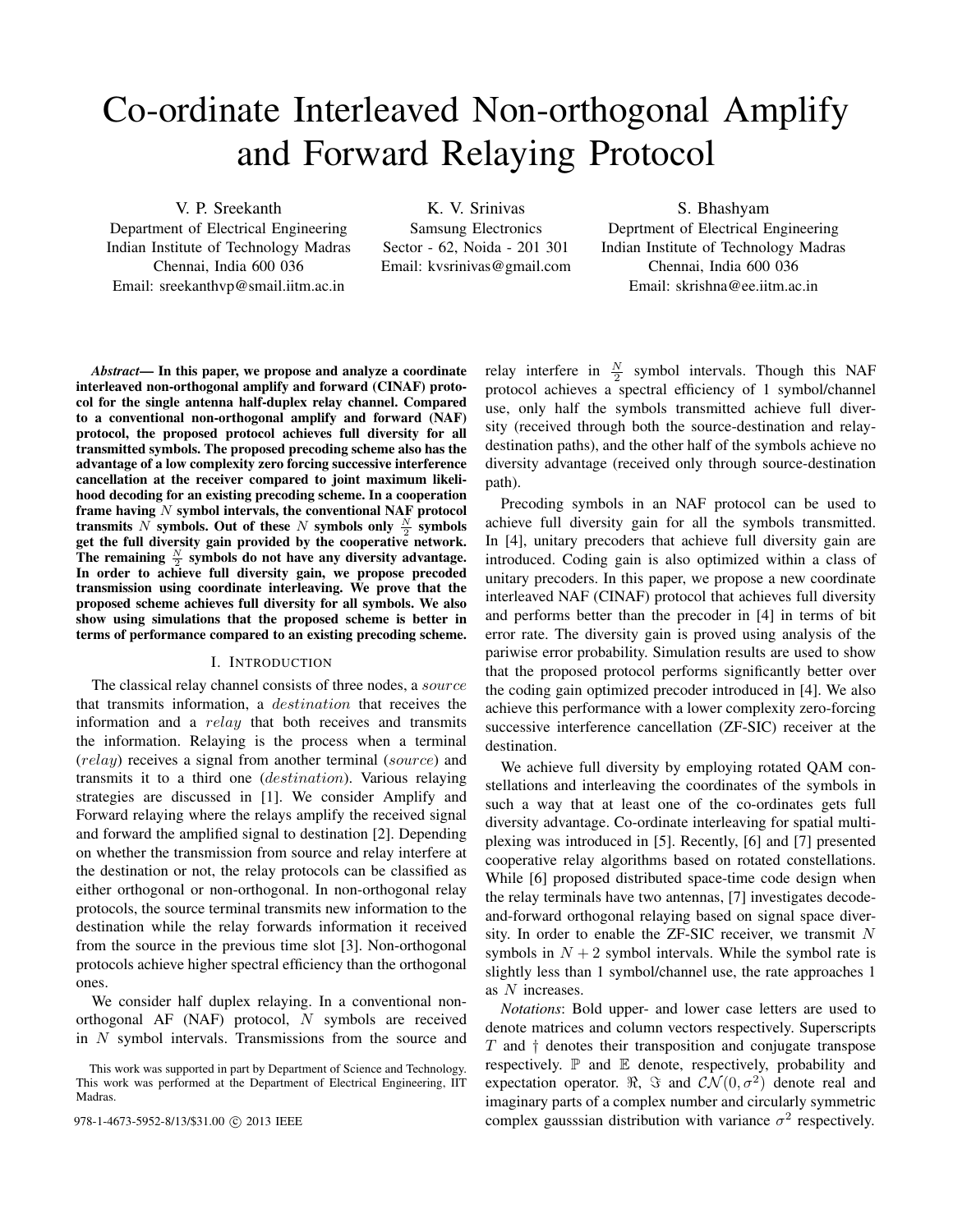#### II. SYSTEM MODEL

Consider the relay channel where the relay terminal  $R$  is half duplex and source  $S$ , relay  $R$  and destination  $D$  are assumed to be single antenna. Let  $h_{ij}$  denote the channel gain between  $i^{th}$  and  $j^{th}$  terminal,  $i \in (S, R)$  and  $j \in (R, D)$ . It is assumed that  $h_{SR}$  is known at relay R and  $h_{SR}$ ,  $h_{RD}$ and  $h_{SD}$  are known at destination D. Consider conventional non-orthogonal amplify and forward (NAF) relaying. A cooperation frame consists of two symbol intervals. During the first symbol interval, the source will broadcast to both relay and destination. During the second symbol interval, the relay will amplify and forward the received symbol during the first symbol interval and the source transmits a new symbol to the destination. Therefore the symbols sent in the first symbol interval of a cooperation frame are received through two independent fading paths  $(S \to D \text{ and } S \to R \to D)$ , and the symbols sent in the second interval of a cooperation frame are received through only one path  $(S \rightarrow D)$ . Thus, in this NAF protocol, we send  $N$  symols in  $N$  symbol intervals. Out of these, only  $\frac{N}{2}$  symbols get the full diversity provided by the cooperative network. Let  $x_{2i-1}$  be the symbol sent and  $y_{2i-1}$  be the received symbol in the first symbol interval of  $i^{th}$  cooperation frame. Let  $x_{2i}$  be the symbol sent and  $y_{2i}$ be the received symbol in the second symbol interval of  $i^{th}$ cooperation frame,  $i \in \mathbb{N}$ .

$$
y_{D,2i-1} = h_{SD} \sqrt{P_S} x_{2i-1} + n_{D,2i-1} \tag{1}
$$

$$
y_{R,2i-1} = h_{SR}\sqrt{P_S}x_{2i-1} + n_{R,2i-1},\tag{2}
$$

where  $y_{j,k}$  and  $n_{j,k}$  denote the received signal and additive noise at terminal  $j \in \{R, D\}$  respectively at the end of  $k^{th}$  symbol interval,  $n_{j,k} \sim \mathcal{CN}(0, \sigma_j^2)$ .  $P_S$  is the transmit power of the source. During the next symbol interval of the cooperation frame, the source terminal transmits a new symbol  $x_{2i}$  and the relay forwards an amplified version of  $y_{R,2i-1}$  to the destination simultaneously. Thus, in the second symbol interval, the destination receives

$$
y_{D,2i} = h_{SD}\sqrt{P_S}x_{2i} + h_{RD}\sqrt{P_R}(ay_{R,2i-1}) + n_{D,2i}, \quad (3)
$$

where  $a = \sqrt{\frac{P_R}{P_S + \sigma_R^2}}$  is the scaling employed by the relay to satisfy the *long term* power constraint of  $P_R$ . Without loss of generality, we will take  $P_R = P_S = 1$ . The functioning of the



Fig. 1. First symbol interval of  $i^{th}$  cooperation frame



Fig. 2. Second symbol interval of  $i^{th}$  cooperation frame

above protocol can be expressed by a single matrix equation, a multiple-input multiple-output (MIMO) channel, as follows.

$$
\underbrace{\begin{bmatrix} y_{D,2i-1} \\ y_{D,2i} \end{bmatrix}}_{\mathbf{y_i}} = \underbrace{\begin{bmatrix} h_{SD} & 0 \\ ah_{SR}h_{RD} & h_{SD} \end{bmatrix}}_{\mathbf{H}} \underbrace{\begin{bmatrix} x_{2i-1} \\ x_{2i} \end{bmatrix}}_{\mathbf{x_i}} + \underbrace{\begin{bmatrix} w_{2i-1} \\ w_{2i} \end{bmatrix}}_{\mathbf{w_i}} \quad (4)
$$

Now, we can use precoding techniques for this equivalent MIMO model of the relaying protocol.

# III. CINAF PROTOCOL

In the proposed CINAF protocol, the input symbols are chosen from a unit energy rotated QAM constellation, denoted by  $x_l \in e^{j\theta} \mathcal{X}$ , where  $\mathcal X$  is a conventional un-rotated QAM constellation.

*1)* Precoding: Let  ${x_k}_{k=1}^K$  be the input symbol to be transmitted, chosen from a unit energy rotated QAM signal set. The symbols are precoded to obtain  $\{\tilde{x}_k\}_{k=1}^K$  where

$$
\tilde{x}_k = \begin{cases} \Re x_k + j \Im x_{k+1} & \text{when } k = 2l - 1, l \in \mathbb{N} \\ \Re x_k + j \Im x_{k-1} & \text{otherwise} \end{cases}
$$

2) *Transmission*: The transmit symbol vector during the  $i^{th}$ cooperation frame is given by

$$
\mathbf{x}_{i} = \begin{cases} [\tilde{x}_{1} \ 0]^T & i = 1\\ [\tilde{x}_{2i-1} \ \tilde{x}_{2i-2}]^T & i > 1 \end{cases}
$$

The symbol vector transmitted over successive cooperation frames can be arranged as the following matrix:

$$
\begin{bmatrix} \tilde{x}_1 & \tilde{x}_3 & \dots & \dots \\ 0 & \tilde{x}_2 & \tilde{x}_4 & \dots \end{bmatrix} \tag{5}
$$

*3) Receiver:*

• Compute QR decomposition of H as  $H = QR$ , and left multiply  $[\mathbf{y}_{D,1} \quad \mathbf{y}_{D,2}]^T$  with  $\mathbf{Q}^{\dagger}$  to obtain  $\tilde{\mathbf{z}}_{D,1} =$  $[\tilde{z}_{D,1} \quad \tilde{z}_{D,2}]^T$  and  $\tilde{\mathbf{z}}_{D,2} = [\tilde{z}_{D,3} \quad \tilde{z}_{D,4}]^T$ . ie.,  $\begin{bmatrix} \tilde{z}_{D,1} & \tilde{z}_{D,3} \end{bmatrix}$  $\tilde{z}_{D,2}$   $\tilde{z}_{D,4}$  $\begin{bmatrix} r_{11} & r_{12} \ 0 & r_{22} \end{bmatrix} \begin{bmatrix} \tilde{x}_1 & \tilde{x}_3 \ 0 & \tilde{x}_2 \end{bmatrix}$ 0  $\tilde{x}_2$ 1

$$
+\begin{bmatrix} 0 & w_{21} \\ w_{D,1} & w_{D,3} \\ w_{D,2} & w_{D,4} \end{bmatrix},
$$
 (6)

where

$$
\begin{bmatrix} w_{D,1} & w_{D,2} \end{bmatrix}^T = \mathbf{Q}^\dagger \begin{bmatrix} n_{D,1} & (n_{D,2} + a h_{RD} n_{R,1}) \end{bmatrix}^T
$$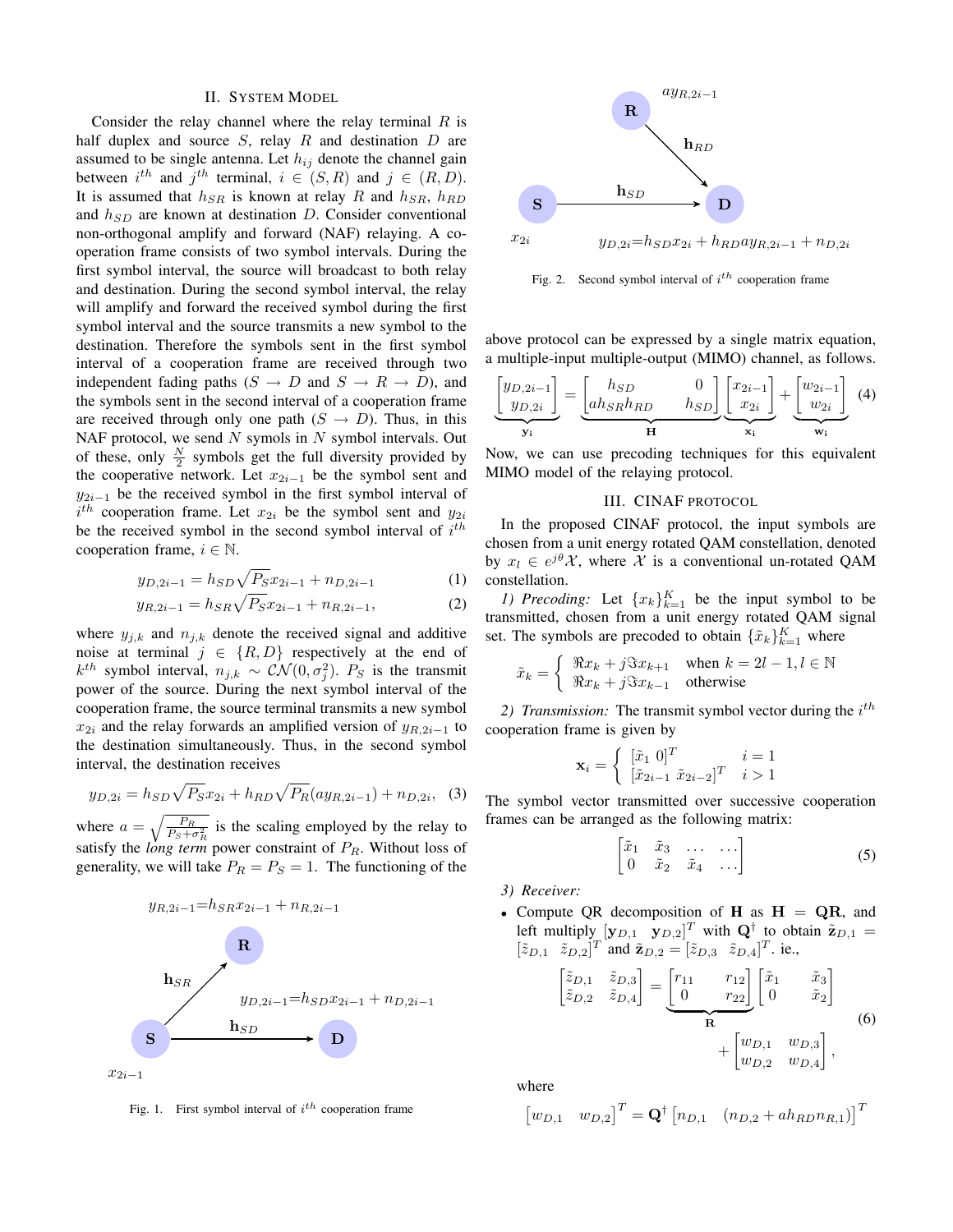and  $\begin{bmatrix} w_{D,3} & w_{D,4} \end{bmatrix}^T = \mathbf{Q}^{\dagger} \begin{bmatrix} n_{D,3} & (n_{D,4} + a h_{R D} n_{R,3}) \end{bmatrix}^T$ .

• De-interleave  $\tilde{z}_{D,1}$  and  $\tilde{z}_{D,4}$  to obtain  $z_{D,1}$  and  $z_{D,4}$ :

$$
z_{D,1} = \Re \tilde{z}_{D,1} + j \Im \tilde{z}_{D,4}
$$
  
=  $r_{11} \Re x_1 + j r_{22} \Im x_1 + \Re w_{D,1} + j \Im w_{D,4}(7)$ 

$$
z_{D,4} = \Re \tilde{z}_{D,4} + j \Im \tilde{z}_{D,1}
$$
  
=  $r_{22} \Re x_2 + j r_{11} \Im x_2 + \Re w_{D,4} + j \Im w_{D,1}(8)$ 

Let  $\mathbf{w} = \begin{bmatrix} w_{D,1} & w_{D,3} \\ w & w_{D,3} \end{bmatrix}$  $w_{D,2}$   $w_{D,4}$  $\Big]$  and  $\tilde{\textbf{w}} = \begin{bmatrix} \tilde{w}_{D,1} & \tilde{w}_{D,3} \\ \tilde{\pi} & \tilde{\pi} \end{bmatrix}$  $\tilde w_{D,2}$   $\tilde w_{D,4}$  $\begin{bmatrix} \begin{bmatrix} w_{D,1} & w_{D,3} \end{bmatrix} \end{bmatrix}$  $w_{D,2}$   $w_{D,4}$ .  $\big]$ . We have  $w_{D,1} = n_{D,1}$  and  $w_{D,4} = n_{D,4} + a h_{R D} n_{R,3}$ , where  $n_{D,i}, n_{R,i} \sim \mathcal{CN}(0, \sigma^2)$  and  $h_{RD} \sim \mathcal{CN}(0, 1)$ . Thus, taking each column of  $\tilde{w}$  we get,

$$
\underbrace{\begin{bmatrix} w_{D,1}^{\tilde{D}} \\ w_{D,2}^{\tilde{D}} \end{bmatrix}}_{\mathbf{w}_1} = \mathbf{Q}^\dagger \underbrace{\begin{bmatrix} n_{D,1} \\ n_{D,2} + a h_{R D} n_{R,1} \end{bmatrix}}_{\mathbf{n}_1}
$$
\n
$$
\underbrace{\begin{bmatrix} w_{D,3}^{\tilde{D}} \\ w_{D,4}^{\tilde{D}} \end{bmatrix}}_{\mathbf{w}_2} = \mathbf{Q}^\dagger \underbrace{\begin{bmatrix} n_{D,3} \\ n_{D,4} + a h_{R D} n_{R,3} \end{bmatrix}}_{\mathbf{n}_2},
$$

where  $\mathbf{n}_1, \mathbf{n}_2 \sim \mathcal{CN}(\mathbf{0}, \mathbf{C})$  and  $\mathbf{w}_1, \mathbf{w}_2 \sim \mathcal{CN}(\mathbf{0}, \mathbf{K})$ ,

$$
\mathbf{C} = \begin{bmatrix} \sigma_D^2 & 0\\ 0 & \sigma_D^2 + a^2 |h_{RD}|^2 \sigma_R^2 \end{bmatrix}, \text{ and } \mathbf{K} = \mathbf{Q}^\dagger \mathbf{C} \mathbf{Q}.
$$
\n
$$
\text{Let } \mathbf{K} = \begin{bmatrix} K_{11} & K_{12} \\ K_{21} & K_{22} \end{bmatrix}, \mathbf{J} \triangleq \begin{bmatrix} \frac{K_{11}}{2} & 0\\ 0 & \frac{K_{22}}{2}, \end{bmatrix}^{-1},
$$

and  $\mathbf{M} \triangleq \begin{bmatrix} r_{11} & 0 \\ 0 & r_{12} \end{bmatrix}$ 0  $r_{22}$ .  $\left. \right. \right\}$ . Thus,  $\Re \tilde{w}_{D,1} \sim \mathcal{CN}(0,\frac{K_{11}}{2})$  and  $\Im \tilde{w}_{D,4} \sim \tilde{\mathcal{CN}}(0,\frac{K_{22}}{2}).$ 

• Let  $\mathbf{y}_1 \triangleq \begin{bmatrix} \Re z_{D,1} & \Im z_{D,1} \end{bmatrix}^T$ ,  $\mathbf{x}_1 \triangleq \begin{bmatrix} x_{qr} & x_{qi} \end{bmatrix}^T$  and  $\hat{\mathbf{x}}_1 \triangleq \begin{bmatrix} \hat{x}_{qr} & \hat{x}_{qi} \end{bmatrix}^T$ , where  $x_{qr} = \Re \mathcal{X}$  and  $x_{qi} = \Im \mathcal{X}$ . Then, the ML decoder becomes

$$
\hat{\mathbf{x}}_1 = \arg\min_{\mathbf{x}_1 \in \mathcal{S}_1} \left\{ (\mathbf{y}_1 - \mathbf{M}\mathbf{x}_1)^T \mathbf{J} (\mathbf{y}_1 - \mathbf{M}\mathbf{x}_1) \right\} \tag{9}
$$

where  $S_1 = [\Re \mathcal{X} \ \Im \mathcal{X}]^T$ . Similarly,  $\Im \tilde{w}_{D,1} \sim$  $\mathcal{CN}(0, \frac{K_{11}}{2})$  and  $\mathbb{R} \tilde{w}_{D,4} \sim \mathcal{CN}(0, \frac{K_{22}}{2})$ . Let  $\mathbf{y}_4 \triangleq$  $\begin{bmatrix} \Im z_{D,4} & \Re z_{D,4} \end{bmatrix}^T$ ,  $\mathbf{x}_4 \triangleq \begin{bmatrix} x_{qi} & x_{qr} \end{bmatrix}^T$  and  $\hat{\mathbf{x}}_4 \triangleq$  $\begin{bmatrix} \hat{x}_{qi} & \hat{x}_{qr} \end{bmatrix}^T$ . Then, the ML decoder becomes

$$
\hat{\mathbf{x}}_4 = \arg\min_{\mathbf{x}_4 \in \mathcal{S}_2} \left\{ (\mathbf{y}_4 - \mathbf{M}\mathbf{x}_4)^T \mathbf{J} (\mathbf{y}_4 - \mathbf{M}\mathbf{x}_4) \right\} \tag{10}
$$

where  $S_2 = [\Im \mathcal{X} \ \Re \mathcal{X}]^T$ . Thus, we get  $\hat{x}_1 = \hat{x}_1(1,1)$  +  $j\hat{\mathbf{x}}_1(1,2)$  and  $\hat{x}_2 = \hat{\mathbf{x}}_4(1,2) + j\hat{\mathbf{x}}_4(1,1)$ .

• Now, generate  $\hat{x}_2 = \Re \hat{x}_2 + \Im \hat{x}_1$  and subtract the interference from  $x_2$  in  $\tilde{z}_{D,3}$ . Assuming  $\hat{x}_2 = \hat{x}_2$ , we get

$$
\tilde{z}_{D,3} = r_{11}\tilde{x}_3 + w_{D,3}.\tag{11}
$$

From the subsequent received vector  $y_{D,3}$ , we have

$$
\tilde{z}_{D,5} = r_{1,1}\tilde{x}_5 + r_{1,2}\tilde{x}_4 + w_{D,5},\tag{12}
$$

$$
\tilde{z}_{D,6} = r_{2,2}\tilde{x}_4 + w_{D,6}.\tag{13}
$$

The set of equations  $(11)$ ,  $(12)$  and  $(13)$  are similar to (6). Hence, decoding is continued in a similar manner as above.

# IV. PERFORMANCE ANALYSIS

In this Section, we analyze the pairwise error probability for the CINAF protocol and show that full diversity of two is achieved for all symbols. The analysis is different from that of a standard MIMO system since the noise at the destination is also dependent on the relay-destination channel  $h_{RD}$ . Therefore, the analysis proceeds in 2 steps: (1) Analysis for a given  $h_{RD}$ , followed by (2) averaging over  $h_{RD}$ .

Let 
$$
\mathbf{J} = \begin{bmatrix} J_{11} & 0 \\ 0 & J_{22} \end{bmatrix} . \tag{14}
$$

Then, we have

$$
(\mathbf{y}_1 - \mathbf{M}\mathbf{x}_1)^T \mathbf{J}(\mathbf{y}_1 - \mathbf{M}\mathbf{x}_1)
$$
  
=  $J_{11}(\Re z_{D,1} - r_{11}x_{qr})^2 + J_{22}(\Im z_{D,1} - r_{22}x_{qi})^2$ . (15)

*Pairwise error probability bound:*

Let  $\mathbf{u}_i = [u_{iR} \ u_{iI}]^T$ , where  $u_{iR} = \Re \mathbf{u}_i$  and  $u_{iI} = \Im \mathbf{u}_i$ , and  $\mathbf{u}_j = [u_{jR} \ u_{jI}]^T$ , where  $u_{jR} = \Re \mathbf{u}_j$  and  $u_{jI} = \Im \mathbf{u}_j$ . Let  $u_{iR} - u_{jR} = \alpha_{ij}$  and  $u_{iI} - u_{jI} = \beta_{ij}$ , where  $\alpha_{ij}^2 > 0$  and  $\beta_{ij}^2 > 0$ . Then, we have

$$
\mathbb{P}(\mathbf{u}_i \rightarrow \mathbf{u}_j) = \mathbb{P}\left[\frac{(\mathbf{y}_1 - \mathbf{M}\mathbf{u}_i)^T \mathbf{J}(\mathbf{y}_1 - \mathbf{M}\mathbf{u}_i)}{(\mathbf{y}_1 - \mathbf{M}\mathbf{u}_j)^T \mathbf{J}(\mathbf{y}_1 - \mathbf{M}\mathbf{u}_j)}\right] \quad (16)
$$
\n
$$
= \mathbb{P}\left[\frac{2J_{11}\Re w_{D,1}r_{11}\alpha_{ij} + 2J_{22}\Im w_{D,4}r_{22}\beta_{ij}}{<-(J_{11}r_{11}^2\alpha_{ij}^2 + J_{22}r_{22}^2\beta_{ij}^2)}\right].
$$

Also,  $\text{Var}(J_{11}\Re w_{D,1}r_{11}\alpha_{ij} + J_{22}\Im w_{D,4}r_{22}\beta_{ij})$  $= J_{11}^2 \text{Var}(\Re w_{D,1}) r_{11}^2 \alpha_{ij}^2 + J_{22}^2 \text{Var}(\Im w_{D,4}) r_{22}^2 \beta_{ij}^2,$ 

$$
\text{Var}(\Re w_{D,1}) > \frac{\sigma_D^2}{2} \text{ and } \text{Var}(\Im w_{D,4}) < \frac{\sigma_D^2}{2} + \frac{|h_{RD}|^2 \sigma_R^2}{2(1 + \sigma_R^2)}.
$$
  
Let  $\sigma^2 = \frac{1}{2} \left( \sigma_D^2 + \frac{|h_{RD}|^2 \sigma_R^2}{(1 + \sigma_R^2)} \right) = \kappa_1 \sigma_D^2$  (17)  
where  $\kappa_1 = \frac{1}{2} \left( 1 + \frac{\sigma_R^2 |h_{RD}|^2}{(1 + \sigma_R^2) \sigma_D^2} \right).$ 

Therefore,  $Var(J_{11}\Re w_{D,1}r_{11}\alpha_{ij} + J_{22}\Im w_{D,4}r_{22}\beta_{ij})$  $\langle (J_{11}^2 r_{11}^2 \alpha_{ij}^2 + J_{22}^2 r_{22}^2 \beta_{ij}^2) \sigma^2$ .

*Pairwise error probability bound given*  $h_{BD}$ : From (16), we have  $\mathbb{P}(\mathbf{u}_i \to \mathbf{u}_i | h_{RD})$ 

.

$$
<\mathbb{E}_{r_{11},r_{22}}\left[Q\left(\frac{J_{11}r_{11}^2\alpha_{ij}^2+J_{22}r_{22}^2\beta_{ij}^2}{\sqrt{(J_{11}^2r_{11}^2\alpha_{ij}^2+J_{22}^2r_{22}^2\beta_{ij}^2)}2\sigma}\right)\right]
$$

Let  $J_{min} = min(J_{11}, J_{22})$  and  $J_{max} = max(J_{11}, J_{22})$ . Thus,  $\mathbb{P}(\mathbf{u}_i \to \mathbf{u}_j | h_{RD})$ 

$$
<\mathbb{E}_{r_{11},r_{22}}\left[Q\left(\frac{\mathbf{J}_{max}\left(r_{11}^2\alpha_{ij}^2+r_{22}^2\beta_{ij}^2\right)}{\mathbf{J}_{min}\left(\sqrt{(r_{11}^2\alpha_{ij}^2+r_{22}^2\beta_{ij}^2)}2\sigma\right)}\right)\right].
$$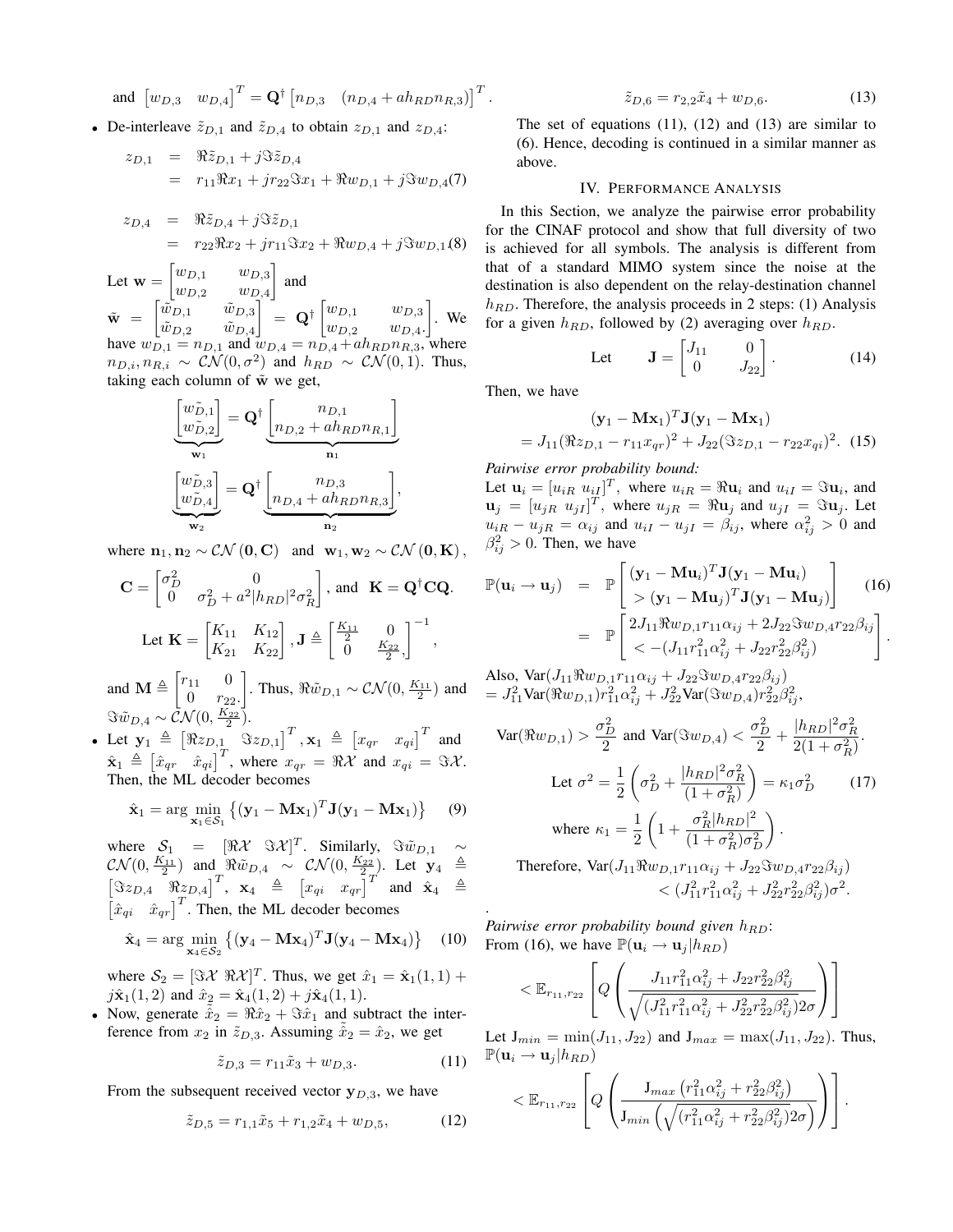Also 
$$
J_{11} = \frac{2}{K_{11}}
$$
,  $J_{22} = \frac{2}{K_{22}}$ , and  $\frac{\sigma_D^2}{2} < K_{11}$ ,  $K_{22} < \kappa_1 \sigma_D^2$ .  
\nHence,  $\frac{J_{max}}{J_{min}} > 1$ .

Thus.

$$
\mathbb{P}(\mathbf{u}_{i} \to \mathbf{u}_{j} | h_{RD})
$$
\n
$$
<\mathbb{E}_{r_{11},r_{22}} \left[ Q \left( \frac{\sqrt{(r_{11}^2 \alpha_{ij}^2 + r_{22}^2 \beta_{ij}^2)}}{2\sigma} \right) \right]
$$
\n
$$
<\mathbb{E}_{r_{11},r_{22}} \left[ Q \left( \sqrt{\frac{(r_{11}^2 \alpha_{ij}^2 + r_{22}^2 \beta_{ij}^2) \text{ SNR}}{\kappa}} \right) \right],
$$
\nwhere\n
$$
\text{SNR} = \frac{2}{\sigma_D^2} \text{ and } \kappa = 8\kappa_1.
$$

Let the first column of H be  $h_1$  and second column be  $h_2$ , where  $\mathbf{h}_1 = [h_{SD} \quad ah_{SR} h_{RD}]^T$  and  $\mathbf{h}_2 = [0 \quad h_{SD}]^T$ . Also,  $a^2 = \frac{1}{1+\sigma_R^2}$  with  $P_S = P_R = 1$ . At high SNR,  $\sigma_R^2 \ll 1$  and hence  $a^2 \approx 1$ . Since  $r_{11}^2 = ||\mathbf{h}_1||^2$ , for a given  $h_{RD}$ ,  $r_{11}^2 \sim \chi_4^2$ . Also, as  $r_{22} = ||\mathbf{h}_2 \perp \mathbf{h}_1||^2$  and  $r_{22}^2 \le r_{11}^2$ , we can write  $r^2_{11}\alpha^2_{ij}$ SNR  $<(r^2_{11}\alpha^2_{ij}+r^2_{22}\beta^2_{ij})$ SNR  $< r^2_{11}(\alpha^2_{ij}+\beta^2_{ij})$ SNR.

Therefore, from above we can write (18),

where 
$$
C_L = \frac{\alpha_{ij}^2 + \beta_{ij}^2}{\kappa}
$$
 and  $C_U = \frac{\alpha_{ij}^2}{\kappa}$ .

Since  $r_{11}^2 \sim \chi_4^2$  given  $h_{RD}$ , its pdf is given by  $f_{r_{11}^2}(\gamma) =$  $\frac{1}{4}\gamma e^{-\gamma/2}$ . For  $\gamma \to 0^+$ ,  $f_{r_{11}}(\gamma)$  can be approximated by

$$
f_{r_{11}^2}(\gamma) = a\gamma^{\nu} + o(\gamma^{\nu+\epsilon}),
$$

where  $a = 1/4$  and  $\nu = 1$  and  $\epsilon > 0$ . We know from [8] that for the pdf of a non-negative random variable  $\zeta$ , for  $\zeta \to 0^+,$ can be approximated by  $f(\zeta) = a\zeta^{\nu} + o(\zeta^{\nu+\epsilon})$ , where  $\epsilon > 0$ and  $a$  is positive constant. Then

$$
\int_0^\infty Q\left(\sqrt{c\zeta\bar{\rho}}\right) f(\zeta) d\zeta = \frac{2^{\nu} a \Gamma(\nu + \frac{3}{2})}{\sqrt{\pi}(\nu + 1)} (c\bar{\rho})^{-(\nu+1)} +
$$
\n
$$
o(\bar{\rho}^{-(\nu+1)}).
$$
\n(19)

Therefore (18) can be written as (20), where

$$
C^{LB}_{ij}=\frac{\kappa^2\Gamma(\frac{5}{2})}{(\alpha_{ij}^2+\beta_{ij}^2)^24\sqrt{\pi}}\text{ and }C^{UB}_{ij}=\frac{\kappa^2\Gamma(\frac{5}{2})}{\alpha_{ij}^44\sqrt{\pi}}.
$$

*Averaging over*  $h_{RD}$ : To find  $\mathbb{P}(\mathbf{u}_i \to \mathbf{u}_j)$ , we need to find

$$
\mathbb{E}_{|h_{RD}|^2} \left\{ \mathbb{E}_{r_{11},r_{22}} \left[ Q \left( \sqrt{\frac{(r_{11}^2 \alpha_{ij}^2 + r_{22}^2 \beta_{ij}^2) \text{SNR}}{\kappa}} \right) \right] \right\}.
$$

To find the above expectation, let us consider the expectation of lower and upper bound in (20) over  $|h_{RD}|^2$ . We consider the channel to be Rayleigh faded. i.e.  $h_{RD} \sim \mathcal{CN}(0, 1)$ . Therefore  $|h_{RD}|^2 \sim \exp(1)$ .

$$
\mathbb{E}_{|h_{RD}|^2} \left[ C_{ij}^{LB} \text{SNR}^{-2} \right] = \mathbb{E}_{|h_{RD}|^2} \left[ \frac{\kappa^2 \Gamma(\frac{5}{2})}{(\alpha_{ij}^2 + \beta_{ij}^2) 4\sqrt{\pi}} \text{SNR}^{-2} \right]
$$

$$
= \mathbb{E}_{|h_{RD}|^2} \left[ p(1 + q\gamma)^2 \text{SNR}^{-2} \right]
$$

$$
= C_{LB} \text{SNR}^{-2},
$$

where 
$$
p = \frac{4\Gamma(\frac{5}{2})}{(\alpha_{ij}^2 + \beta_{ij}^2)\sqrt{\pi}}, q = \left(1 + \frac{\sigma_R^2}{(1 + \sigma_R^2)\sigma_D^2}\right)^2
$$
,

and  $\gamma = |h_{RD}|^2$ . Similarly, we have

$$
\mathbb{E}_{|h_{RD}|^2} \left[ C_{ij}^{UB} \text{SNR}^{-2} \right] = C_{UB} \text{ SNR}^{-2}.
$$

Thus, we get (21). Hence,

$$
\mathbb{E}_{|h_{RD}|^2} \left\{ \mathbb{E}_{r_{11},r_{22}} \left[ Q \left( \sqrt{\frac{(r_{11}^2 \alpha_{ij}^2 + r_{22}^2 \beta_{ij}^2) \text{SNR}}{\kappa}} \right) \right] \right\}
$$
  
= C SNR<sup>-2</sup>,

where  $C$  is the coding gain. Similarly, proceeding this way, we can show that second symbol in the cooperation frame also has the same exponent for SNR. Hence, both the symbols transmitted in each cooperation frame are received with atleast second order diversity, the maximum available diversity for the model. In the above analysis, error propagation in the SIC step is neglected. However, this is considered in the simulation results presented in the next section.

# V. SIMULATION RESULTS

We have evaluated the symbol error rate (SER) and bit error rate (BER) of the proposed CINAF protocol through Monte Carlo simulations. We have also obtained the performance of the coding gain optimized precoding scheme proposed in [4] (denoted by  $F_{oc}$ ), and the X-codes proposed by Mohammed *et al.* [9]. We note that, though X-codes are developed for MIMO channels, they can be applied in the context of NAF relaying, as the later can be modeled as a MIMO channel as shown by Eqn.( 4). We consider *uncoded* transmission of 4- QAM signals. The channel gains  $h_{ij}$ ,  $i \in \{S, R\}$ ,  $j \in \{R, D\}$ , remain constant for a block length of ten cooperation frames and vary independently from frame to frame. Also, we consider  $P_R = P_S = 1$  and  $\sigma_D^2 = \sigma_R^2$ . The 4-QAM is rotated by an angle of  $28.5^\circ$  in case of CINAF and by  $27.9^\circ$  in case of X-codes [9].

CINAF performs better than  $F_{oc}$  and equally well as X-codes. Fig. 3 shows that, with respect to SER, CINAF outperforms the other two schemes. In case of  $F_{oc}$ , the symbols are decoded through joint ML decoding, which becomes impractical to implement for signal sets of higher cardinality. As discussed previously, CINAF works with a linear-complexity ZF-SIC receiver. Thus, CINAF offers better error rate performance with a low complexity receiver. Fig. 4 compares the BER of CINAF with the other two schemes. As can be observed,

However, it should be noted that, in a frame length of  $N$ , CINAF transmits only  $N-2$  symbols, while the other two schemes transmit  $N$  symbols. For higher values of  $N$ , the loss in spectral efficiency of CINAF becomes negligible.